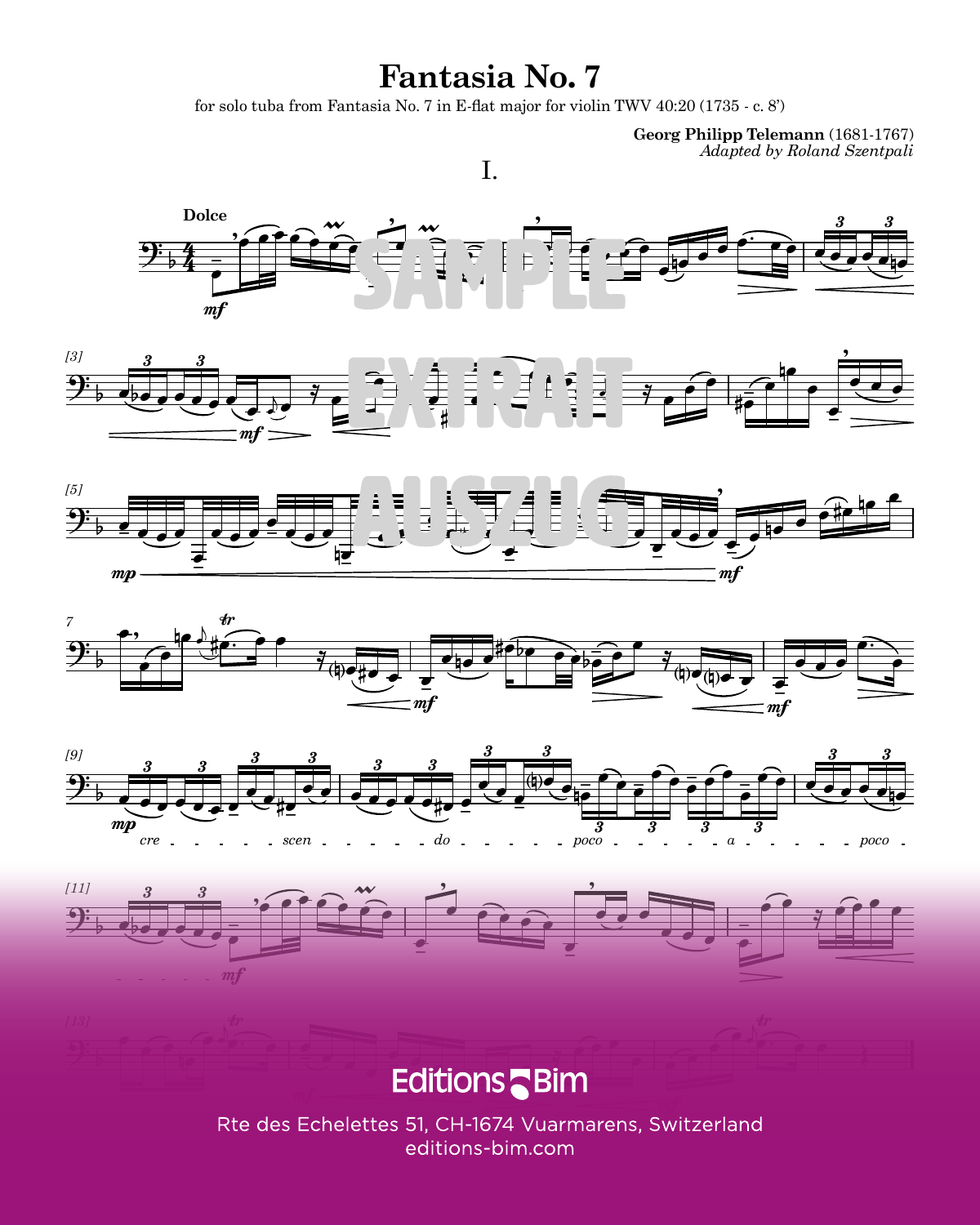# **Fantasia No. 8**

for solo tuba from Fantasia No.  $8$  in E major for violin TWV 40:21 (1735 - c. 6')

I.

**Georg Philipp Telemann** (1681-1767) *Adapted by Roland Szentpali*















editions-bim.com TU212 7 | TU212 7 | TU212 7 | TU212 7 | TU212 7 | TU212 7 | TU212 7 | TU212 7 | TU212 7 | TU212 7 | TU212 7 | TU